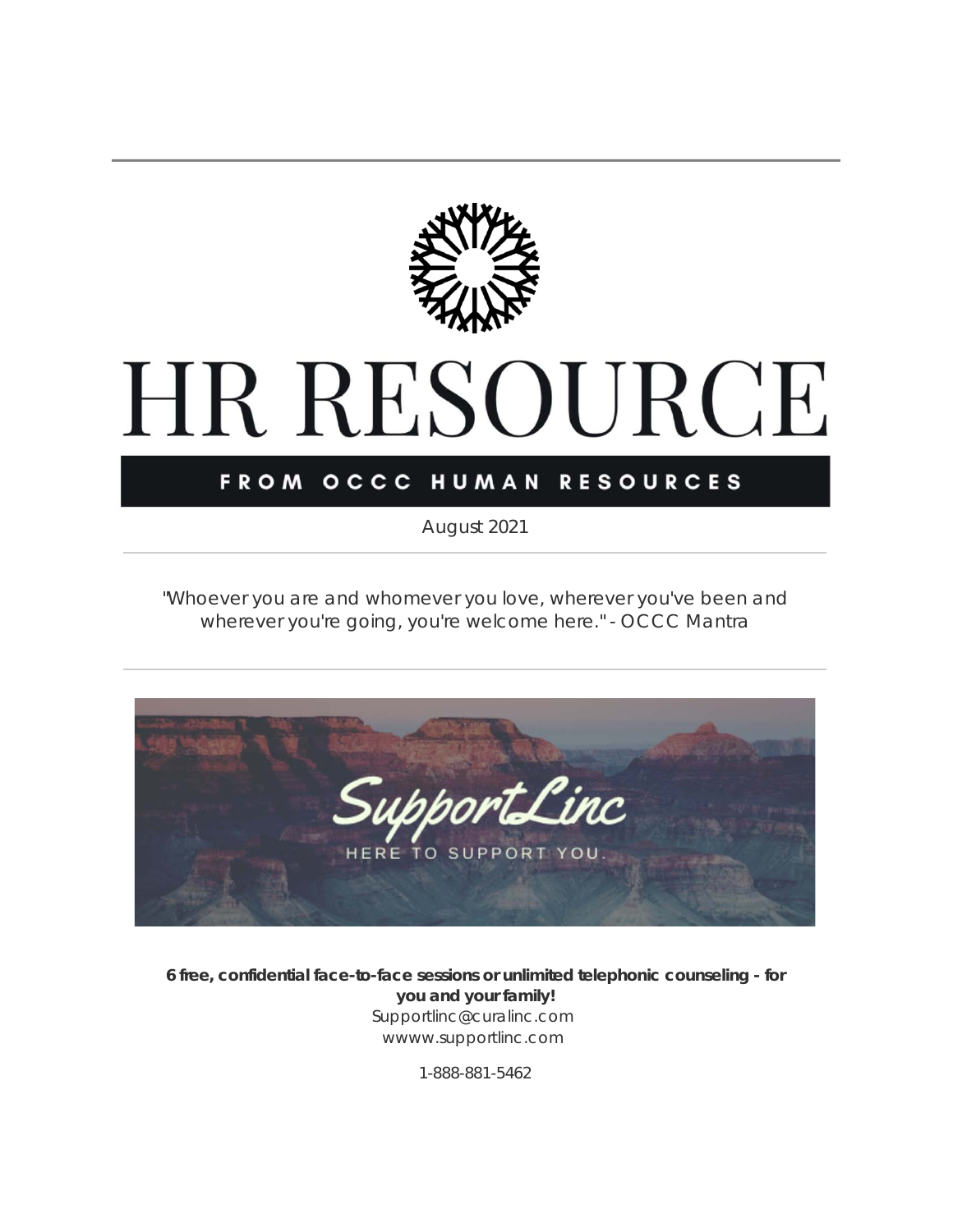

#### **Coffee with CuraLinc Webinar**

This 15-minute achrived webinar highlights the disruptions working parents have faced in their careers and families throughout the pandemic.

If you're interested in vieweing this archived webinar, please click this [link](https://t.e2ma.net/click/rm656hc/3bm47xl/vtqlnc9d) to register.

## **Welcome to OCCC!**

Welcome, new employees! At OCCC, we care about giving our employees everything they need to perform their best.

If you have questions regarding your benefits or anything else, please contact us at [hrrep@occc.edu](mailto:hrrep@occc.edu). We look forward to working with you and seeing you achieve great things!



Welcome!

New Hires:

#### **July:**

**R. Adam Molnar -** Director of Institutional Effectiveness

**Brian Martin -** Campus Police Corporal

**Benjamin Rogers -** Director of Institutional Technology

**Fran Ferrari -** Institutional Research Analyst

#### **August:**

**Eleanora Palen -** Administrative Assistant to the VP for Academic Affairs

**Tennent Emmons -** International Student Services Coordinator

**Mark Hamm -** Campus Police Officer

**Alandria Johnson -** Recruiting and Onboarding Coordinator

**Joe Moffett -** Dean of Arts, English, & Humanities

**Lydia Lamptey -** Senior Network Administrator

**Michael Shaw -** Senior Director of People and Culture

**Yvonne Chambers -** Professor of Nursing

**Renee Thomas -** Professor of Physical Therpay/ACCE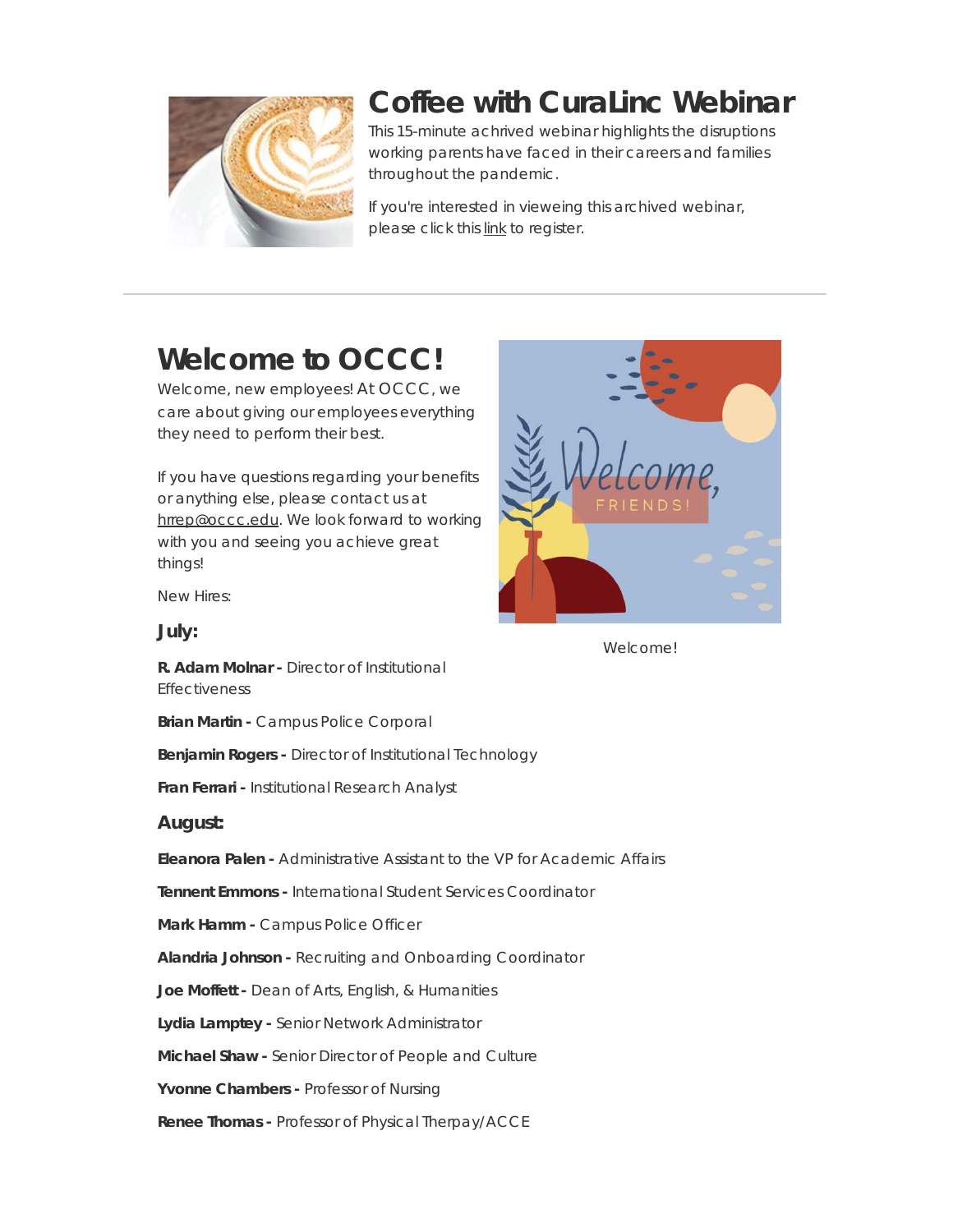**Don Ross -** Professor of Business/Economics **Talonne Johnson -** Professor of EMS **Travis Draud -** Professor of Biology **Michael Craig -** Professor of Anesthesia **Steven Tucker -** Professor of Automotive Technology



#### Meet: **R. Adam Molnar**

R. Adam Molnar serves as the Director of Institutional Effectiveness. The IE team provides data and analysis to groups within OCCC, including Academic Affairs, departments, and Student Affairs. The team also provides information for official reports, including OCCC's board, the Oklahoma regents, and U.S. Federal authorities.

Adam has 11 years of college teaching experience, plus time in industry as a statistical consultant. Most recently, he was

an Assistant Professor of Statistics at Oklahoma State University in Stillwater. Active in statistics education research, he serves as a newsletter writer for the International Association for Statistical Education (IASE) and is a topic organizer for the 2022 conference. He was previously the editor of the 2017 IASE conference proceedings.

His educational background includes a Ph.D. in Mathematics Education from the University of Georgia, an M.S. in Statistics from the University of Chicago, and a B.A. in Applied Mathematics from Harvard University.

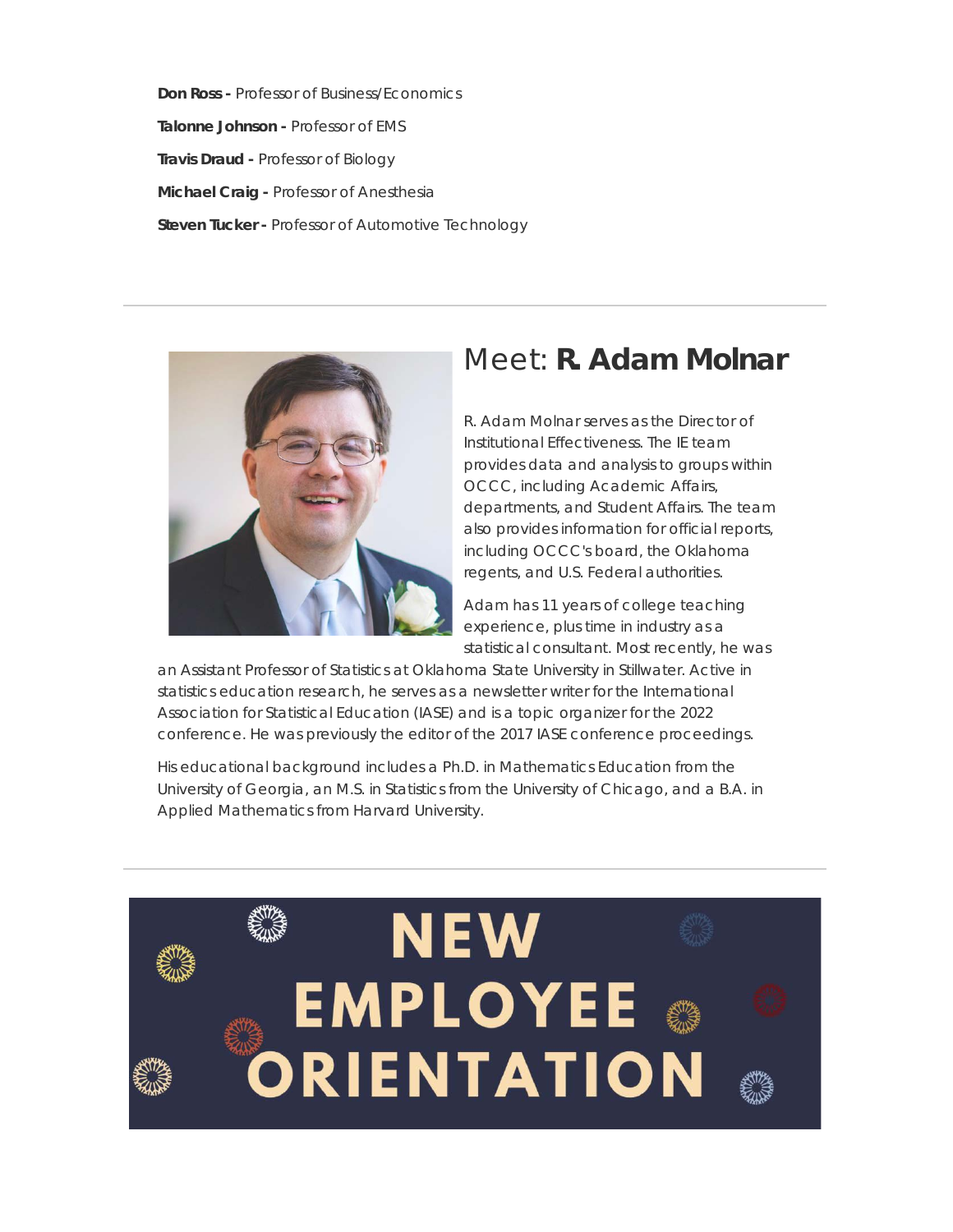#### **New Employee Orientation**

New Employee Orientation (NEO) is held at 8:30 AM on the first day of each pay period in accordance with a new hire's start date. New employees should plan to spend all day (if a supervisor or manager), or part of their first day with the Human Resources department learning about the college, payroll, benefits, safety, and policies.

Managers and supervisors are expected to assign a mentor to new employees on their first day to welcome them and provide departmental orientation. The orientation ends with lunch in the Wheelhouse!

For more information about NEO or the role of a mentor, check out our [webpage.](https://t.e2ma.net/click/rm656hc/3bm47xl/bmrlnc9d) 

#### **UPCOMING NEO DATES:**

Monday, 8/23/2021 @ 8:30am

#### **September**

**August**

Tuesday, 9/7/2021 @ 8:30am (due to Labor day Holiday on Monday)

Monday, 9/20/2021 @ 8:30am



#### **Mentor Lunch**

As a part of NEO, new hires and mentors from their department break bread in the Wheelhouse Cafe with HR!

We discuss things like: what we like about OCCC, our why, and more!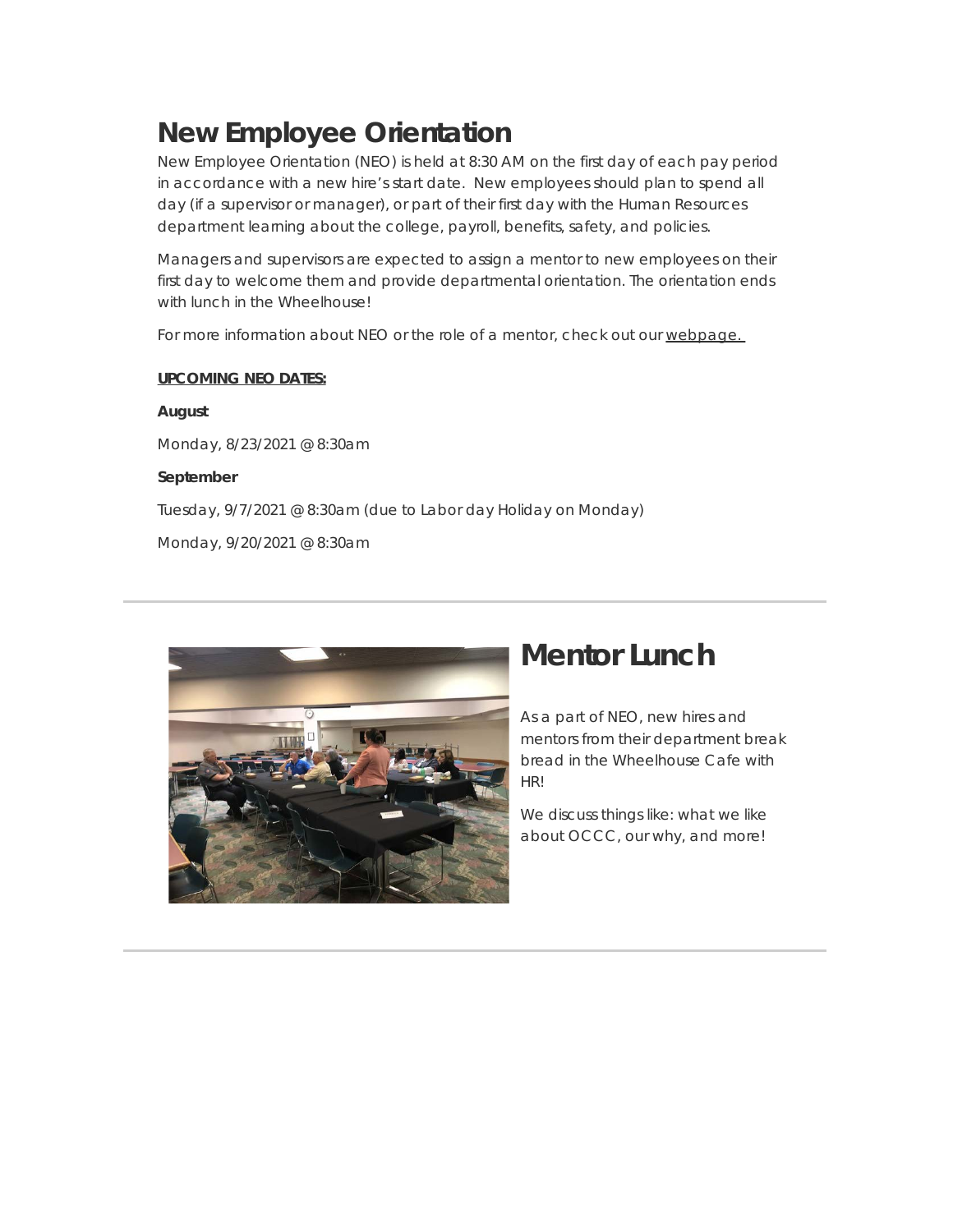

#### **Retirees**

Thank you Bonita Spinner for your years of service! Bonita retired 8/1/2021.

Enjoy this next phase of life!

Congratulations

#### **1 Year of Service**

OCCC would like to congratulate and thank the following employees who reached their first year of service with the college in August 2021.

**Rachele Cromer, Cody Garrison, Justin T. Garret, and Lindsay Birdwell.**

## **Benefits:** BlueCross BlueShield Mobile Apps!

Through our BCBS health insurance provider, we have access to two apps that can help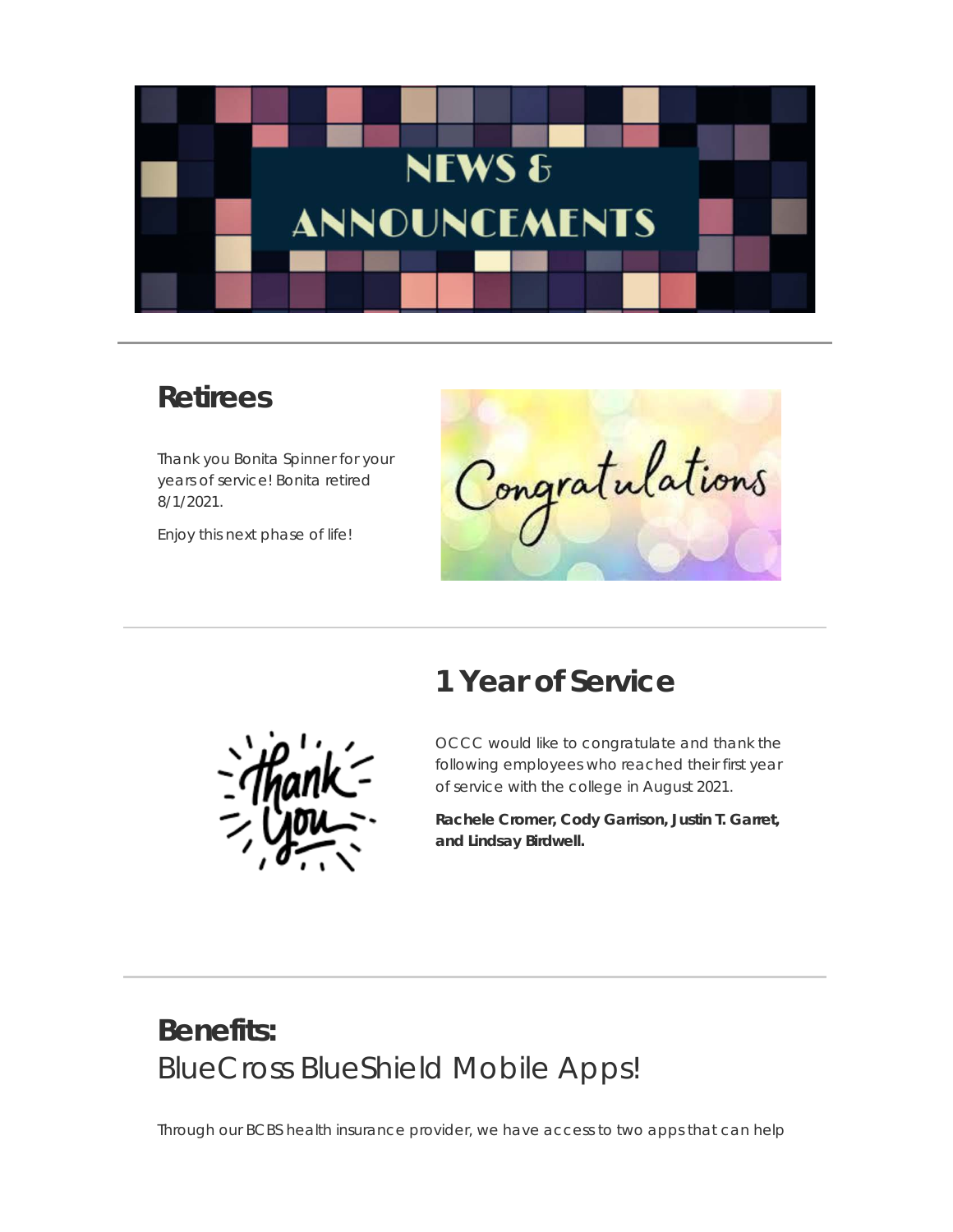us stay connected to our health! If you'd like to:

- Find an in-network doctor, hospital, or urgent care facility or search for Spanishspeaking doctors
- Access your claims, coverage and deductible information
- Access your temporary digital member ID card
- Secure login with Face ID (iOS only) and fingerprint ID
- Manage stress through activity and management
- Set goals for activity and mindfulness
- Track your mood

Then click [here](https://t.e2ma.net/click/rm656hc/3bm47xl/reslnc9d) for more information and get started!





## **Everybody's Free to Wear Suncreen!**

Skin cancer is the most common cancer in the U.S. and the most preventable!

Here's a little listening [inspiration](https://t.e2ma.net/click/rm656hc/3bm47xl/76slnc9d) to wear suncreen, And some more [information](https://t.e2ma.net/click/rm656hc/3bm47xl/nztlnc9d) from BlueCross BlueShield.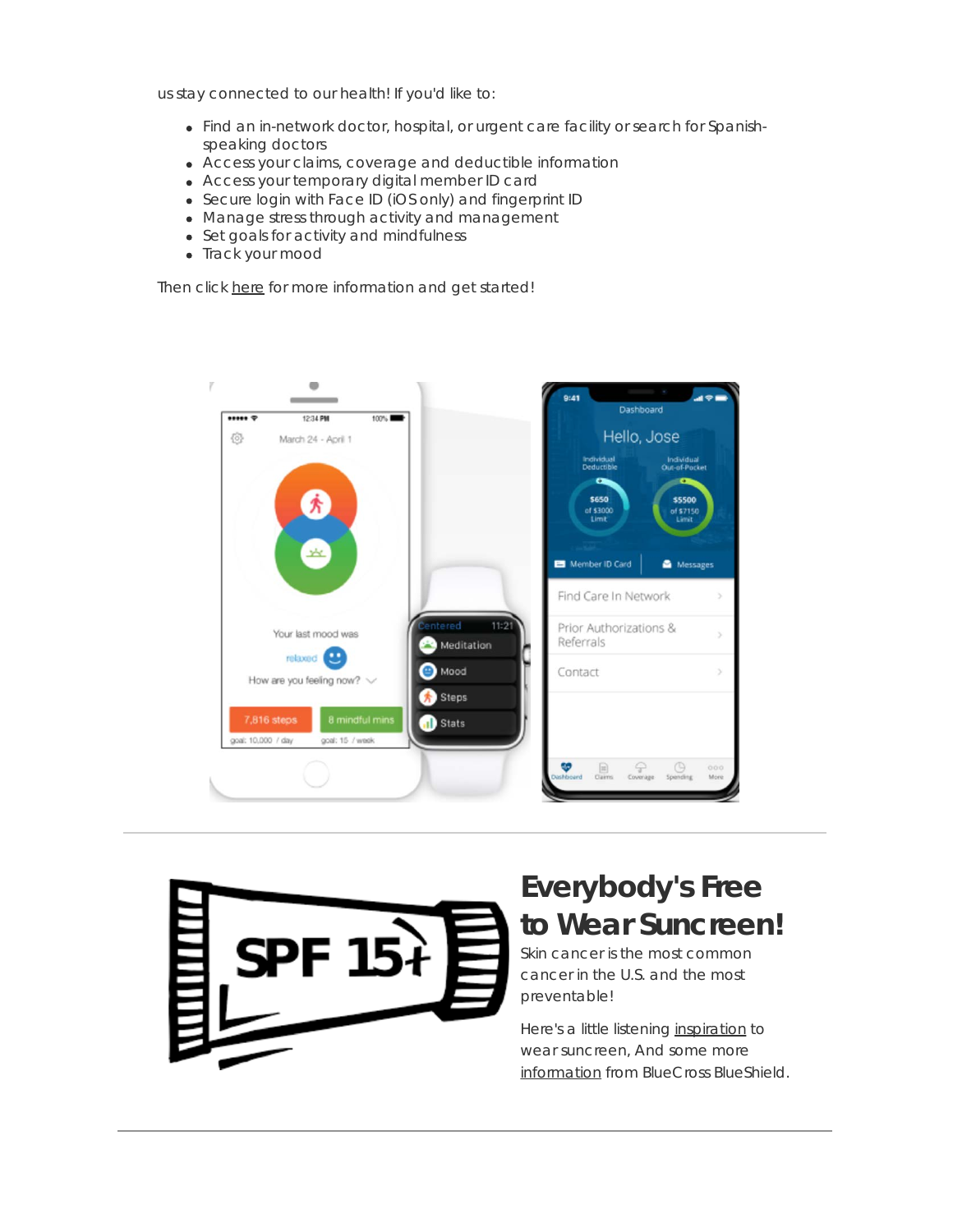

#### **Now Hiring!**

Do you know someone who would be a great addition to the OCCC team? Ready for a change yourself?

[Check the Job Board](https://t.e2ma.net/click/rm656hc/3bm47xl/3rulnc9d)



# **Training & Professional Development**

**Budgeting & Purchasing:** Bi-weekly budgeting and purchasing training for new supervisors & those who need a re-fresher. Want to join? E-mail HRtraining@occc.edu

**Compliance Training:** Congratulations! We are well on our way in completing required

training via SafeColleges. So far, 57 people have completed 135 of the required courses. Thanks to those who've completed training thus far and for those who have not, you still have time!

SafeColleges has a very robust catalog of additional training just for you, such as: Conducting Job Interviews (mandatory for those who serve on hiring panels), and Communication Styles and Skills, to name a few. Accessing SafeColleges is easy, just click on the link on the right-hand menu in the Employee Portal.

For any questions about SafeColleges, please contact Jade Carter at 405-682.7850.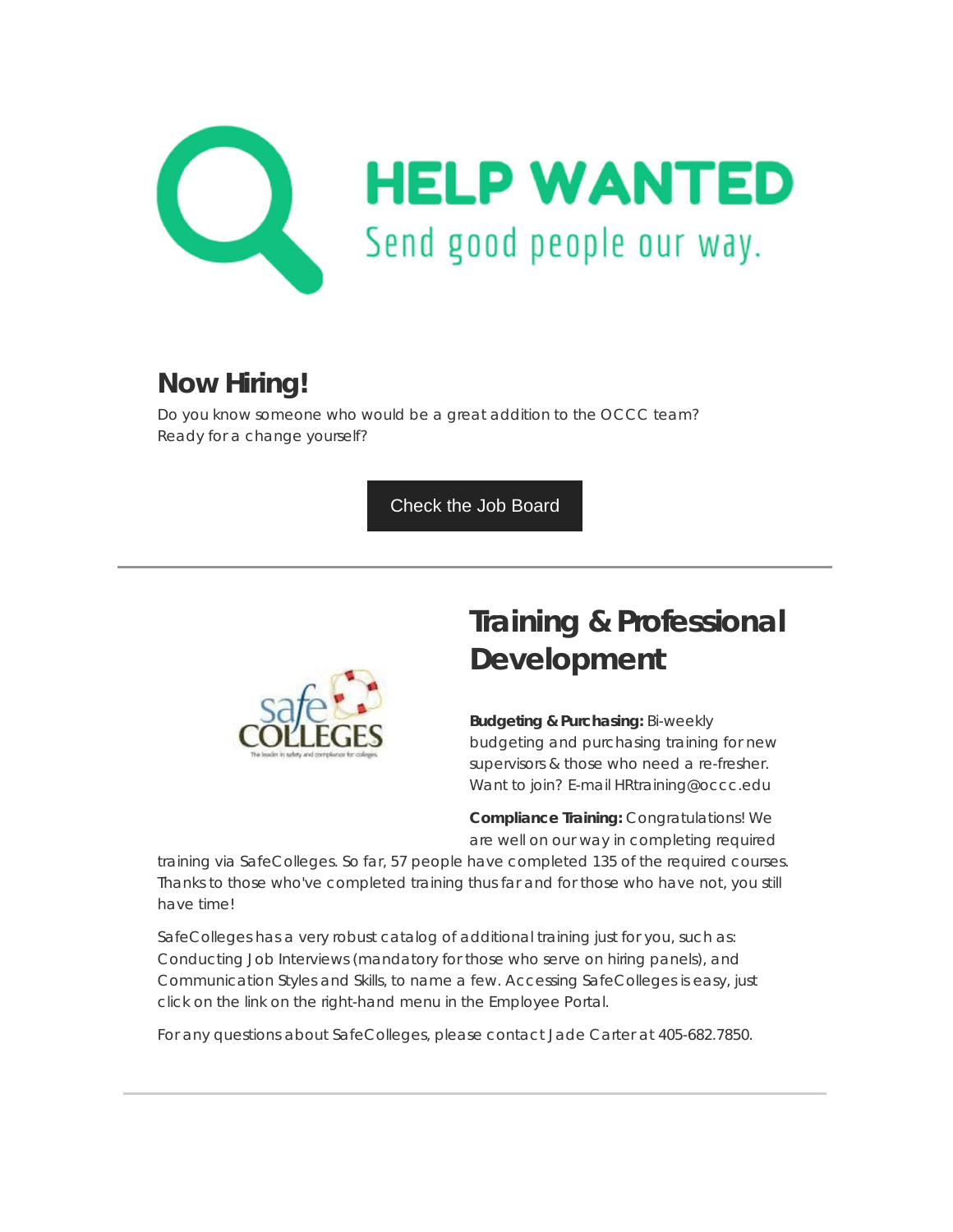## **Onboarding & Recruiting:** Hiring Committees

Employees who serve on hiring committees are required to complete a 16 minute training video entitled "Conducting Job Interviews" within [SafeColleges.](https://t.e2ma.net/click/rm656hc/3bm47xl/jkvlnc9d)

- Employees may complete training individually or committees can watch together, if preferred.
- Hiring Managers must send verification to HR Recruitment to confirm completion of the mandatory training as a group. No notice is necessary if employees complete them individually.
- Hiring managers should provide HR Recruitment with a list of committee members at least 48 hours prior to the scheduled interviews to verify completion of training.
- Interview committees formed after August 15 will be required to complete this training.

This training is available now and accessible to all employees.



A series dedicated to providing space for employees to discuss important topics, learn strategies to cope with changes, and develop skills in key areas.

**Check out the** Professional [Development](https://t.e2ma.net/click/rm656hc/3bm47xl/zcwlnc9d) **page to stay up to date on training opportunities like Let's Talk and share your ideas about training you'd like to see at OCCC!**

## **Non-Faculty Performance Appraisals**

In the next few weeks, supervisors and employees will be meeting to have a conversation around core work competencies and professional goals.

The deadline to submit the intial plan has been extended to Friday, September 17th, 2021.

Check out our [webpage](https://t.e2ma.net/click/rm656hc/3bm47xl/f5wlnc9d) on performance appraisals for more information and resources about the overall process, how to write SMART goals, and more!



The performance appraisal process for faculty is coming soon!

If you're a supervisor, watch this [video](https://t.e2ma.net/click/rm656hc/3bm47xl/vxxlnc9d) to learn how to submit the initial plan in OnBase.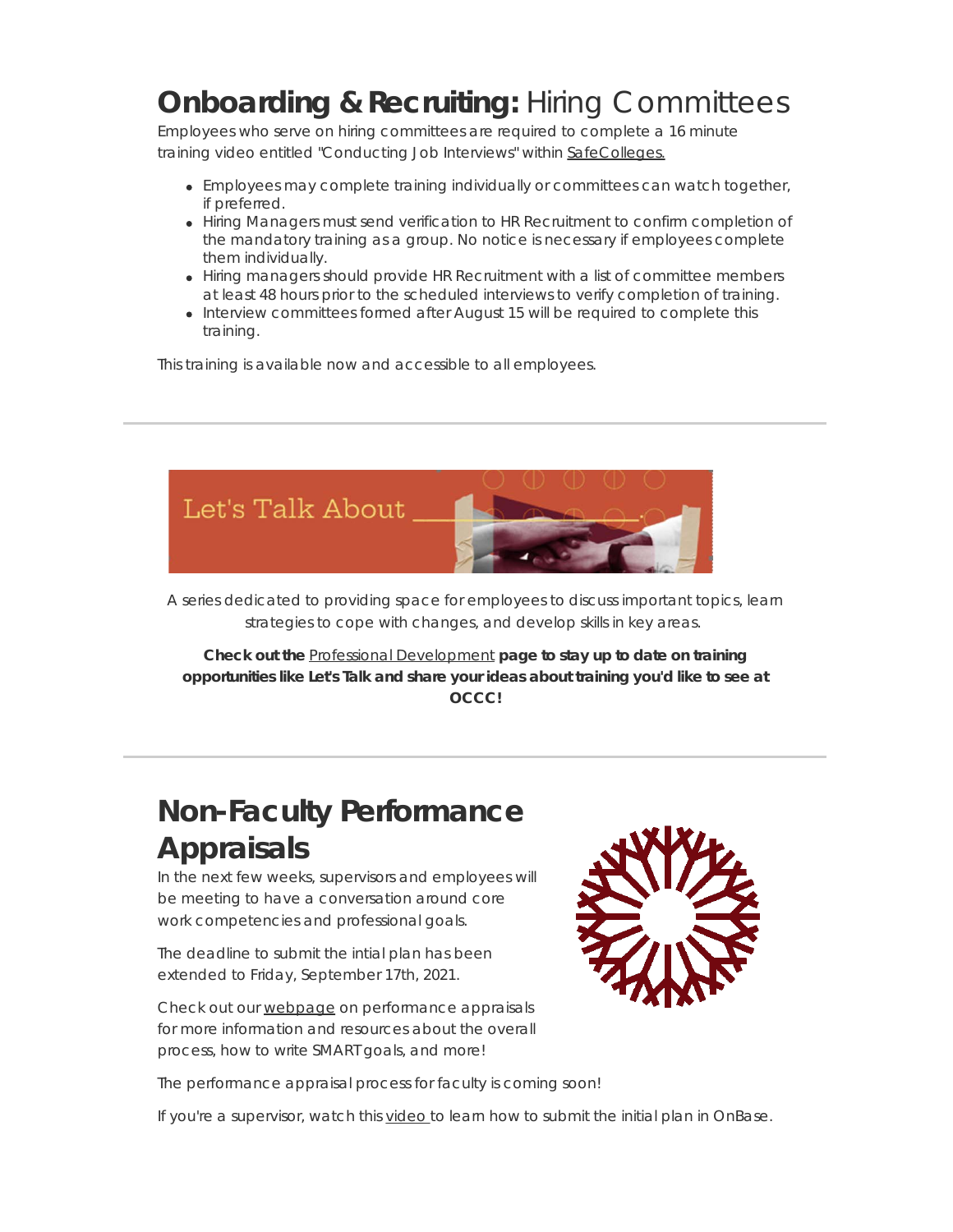

#### **Fall Carnival!**

The **Fall [Carnival](https://t.e2ma.net/click/rm656hc/3bm47xl/bqylnc9d)** is here to kick off the fall 2021 semester and welcome back students, faculty and staff to campus. The carnival will have live music, food trucks, and 9 different activities/rides. The carnival will have a photo booth, 9 hole mini golf, buckets o' fun ride, human bowling, gladiator jousting, rock climbing wall, bungee jump trampoline, rat race, and a 22 foot slide!



**Special thanks goes out to:**

**Cultural Programs!** HR will often use the Bruce Owen Theater for larger training sessions, and we so appreciate the space and the service! Thank you!